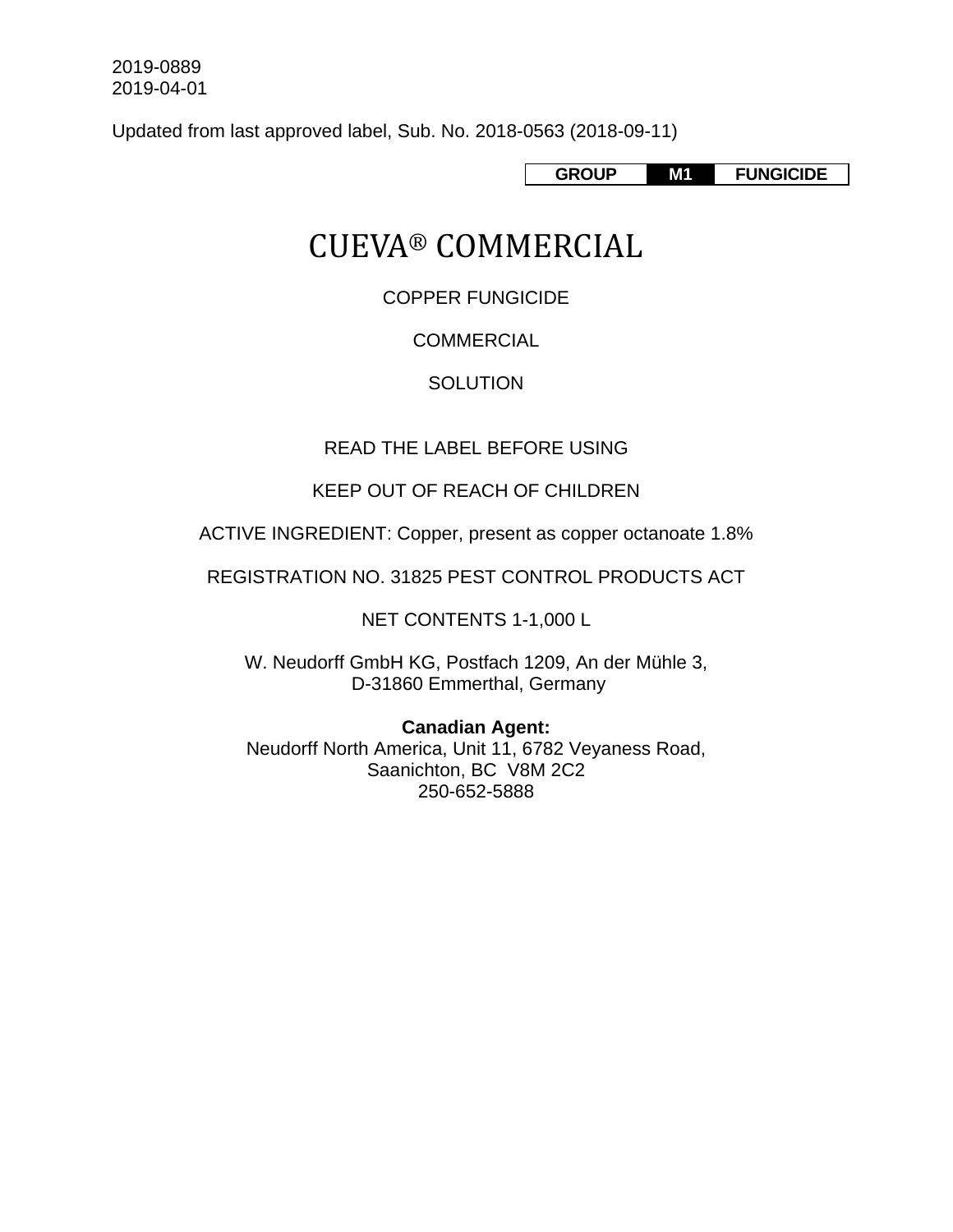Dormant and growing season liquid copper fungicide. Controls many plant diseases using low concentrations of copper. Biodegradable - decomposes to a form useful to plants and microbes.

# **DIRECTIONS FOR USE**

DO NOT apply this product in a way that will contact workers or bystanders, either directly or through drift. Only protected handlers may be in the area during application.

As this product is not registered for the control of pests in aquatic systems, DO NOT use to control aquatic pests.

DO NOT allow effluent or runoff from greenhouses containing this product to enter lakes, streams, ponds or other waters.

DO NOT contaminate irrigation or drinking water supplies or aquatic habitats by cleaning of equipment or disposal of wastes.

DO NOT enter or allow worker entry into treated areas during the restricted-entry interval of 4 hours.

Field sprayer application: **DO NOT** apply during periods of dead calm. Avoid application of this product when winds are gusty. **DO NOT** apply with spray droplets smaller than the American Society of Agricultural Engineers (ASAE S572.1) medium classification. Boom height must be 60 cm or less above the crop or ground.

Airblast application: **DO NOT** apply during periods of dead calm. Avoid application of this product when winds are gusty. **DO NOT** direct spray above plants to be treated. Turn off outward pointing nozzles at row ends and outer rows. **DO NOT** apply when wind speed is greater than 16 km/h at the application site as measured outside of the treatment area on the upwind side.

**DO NOT** apply by air.

### **Buffer zones:**

Use of the following spray methods or equipment **DO NOT** require a buffer zone: hand-held or backpack sprayer and spot treatment.

The buffer zones specified in the table below are required between the point of direct application and the closest downwind edge of sensitive freshwater habitats (such as lakes, rivers, sloughs, ponds, prairie potholes, creeks, marshes, streams, reservoirs and wetlands) and estuarine/marine habitats.

|                          | Crop                                                                                                                                                                                                                                                                                                                                                                                                | Buffer Zones (metres) Required for the Protection<br>of: |                               |                                         |                      |
|--------------------------|-----------------------------------------------------------------------------------------------------------------------------------------------------------------------------------------------------------------------------------------------------------------------------------------------------------------------------------------------------------------------------------------------------|----------------------------------------------------------|-------------------------------|-----------------------------------------|----------------------|
| Method of<br>application |                                                                                                                                                                                                                                                                                                                                                                                                     | Freshwater Habitat of<br>Depths:                         |                               | Estuarine/Marine<br>Habitats of Depths: |                      |
|                          |                                                                                                                                                                                                                                                                                                                                                                                                     | Less than 1<br>m                                         | Greater<br>than $1 \text{ m}$ | Less than<br>1 m                        | Greater<br>than $1m$ |
| Field sprayer            | Turf, parsley, garden beet, celeriac, potatoes,<br>sugar beet, chives, garlic, leek, onion, shallot,<br>celery, bok choy, broccoli, cabbage,<br>cauliflower, kale, kohlrabi, mustard, pak-choi,<br>bean, pea, soybean, eggplant, peppers,<br>tomatoes, cucumbers, cantaloupe, melon,<br>squash, pumpkin, zucchini, blackberry,<br>blueberry, currant, gooseberry, grape,<br>raspberry and cranberry | 15                                                       | 5                             | 5                                       | 3                    |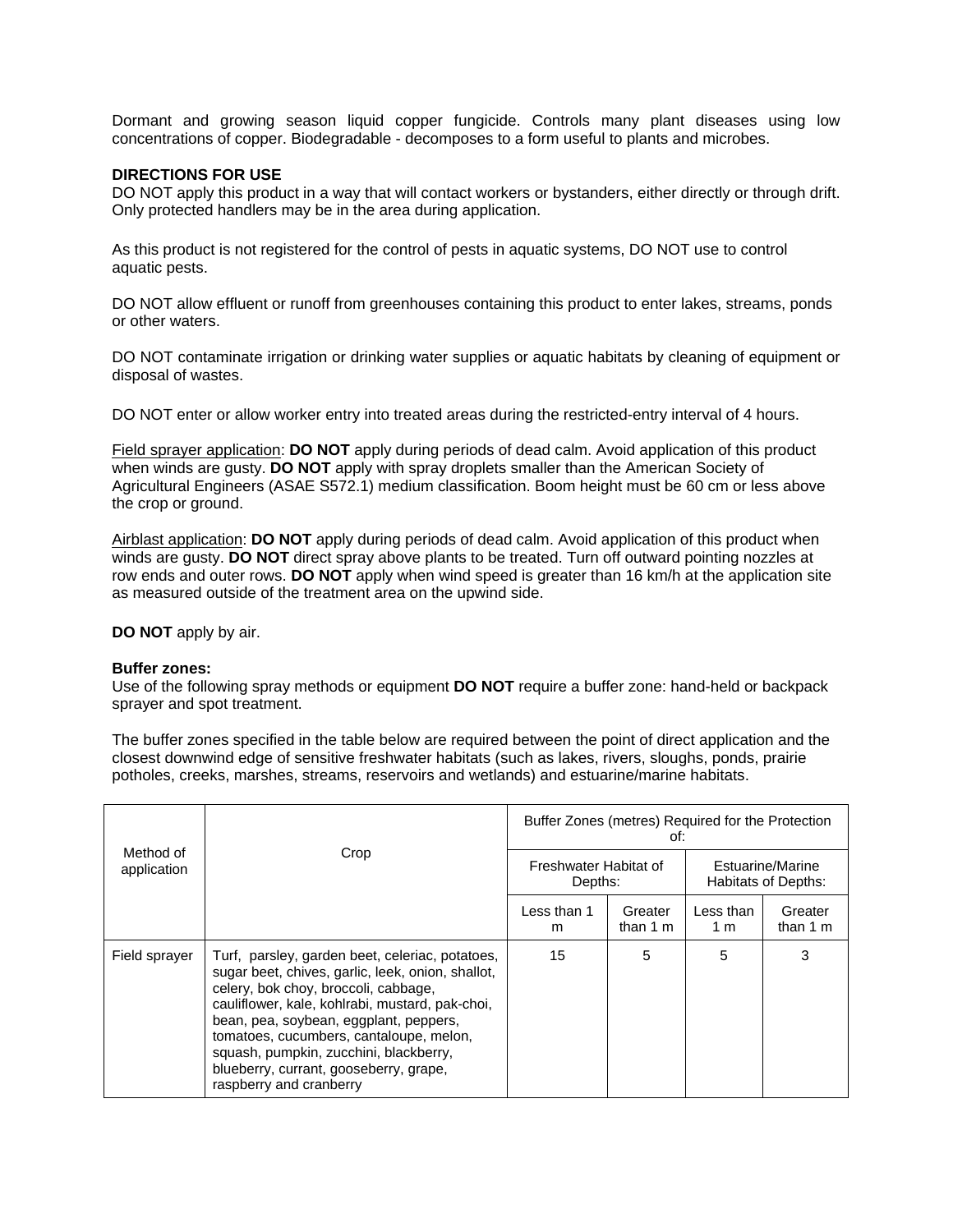|          | Brussels sprouts, outdoor ornamental shrubs<br>and flowering plants (such as rose, hollyhock,<br>hydrangea, crape myrtle)                            |                       | 10 | 4  | 5              | 2  |
|----------|------------------------------------------------------------------------------------------------------------------------------------------------------|-----------------------|----|----|----------------|----|
|          | <b>Strawberries</b>                                                                                                                                  |                       | 4  | 2  | $\overline{2}$ | 1  |
| Airblast | Apricot, cherry, plum,<br>blackberry, blueberry,<br>currant, gooseberry,<br>grape, raspberry, filbert,<br>hazelnut and walnut                        | Early growth<br>stage | 50 | 40 | 40             | 30 |
|          |                                                                                                                                                      | Late growth<br>stage  | 40 | 30 | 30             | 20 |
|          | Apple, pear, quince,<br>nectarines and outdoor<br>ornamental shrubs and<br>flowering plants (such as<br>rose, hollyhock,<br>hydrangea, crape myrtle) | Early growth<br>stage | 45 | 35 | 35             | 30 |
|          |                                                                                                                                                      | Late growth<br>stage  | 35 | 25 | 25             | 20 |
|          | Peaches                                                                                                                                              | Early growth<br>stage | 35 | 30 | 30             | 20 |
|          |                                                                                                                                                      | Late growth<br>stage  | 30 | 20 | 20             | 10 |

For tank mixes, consult the labels of the tank-mix partners and observe the largest (most restrictive) buffer zone of the products involved in the tank mixture and apply using the coarsest spray (ASAE) category indicated on the labels for those tank mix partners.

The buffer zones for this product can be modified based on weather conditions and spray equipment configuration by accessing the Buffer Zone Calculator on the Pest Management Regulatory Agency web site.

# **PESTS/SITES AND APPLICATION INSTRUCTIONS**

GENERAL USE: For outdoor and greenhouse use only. Unless otherwise stated below, the standard rate for the listed species is 1 part CUEVA® COMMERCIAL concentrate in 50 (2%) to 200 (0.5%) parts water, applied at 470-940 L per hectare. Repeat sprays every 7 to 10 days as required unless otherwise noted below. For best control, begin treatment 2 weeks before disease normally appears or when weather forecasts predict a long period of wet weather. Alternatively, begin treatment when disease first appears and repeat at 7 to 10 day intervals, unless otherwise noted below. Apply at the higher rate every 5 to 7 days following heavy rain or when disease pressure is high. In general, do not exceed 15 applications per year, unless otherwise noted. For outdoor flowers and ornamentals, do not exceed 10 applications per year. If possible, time applications so that 12 hours of dry weather follow application.

# Do not apply within one day of harvest

CUEVA® COMMERCIAL may cause degrees of copper toxicity on some plant species. During excessive moisture and cold, leaf spots can appear on copper-sensitive crop species. If concerned about sensitivity of plants, apply to individual plants or small areas of plants and wait to determine if plant damage occurs prior to treatment of larger areas.

| <b>TURF</b>          |                                   |                            |
|----------------------|-----------------------------------|----------------------------|
| <b>Crop or Plant</b> | <b>Application Rate and Notes</b> | <b>Diseases Controlled</b> |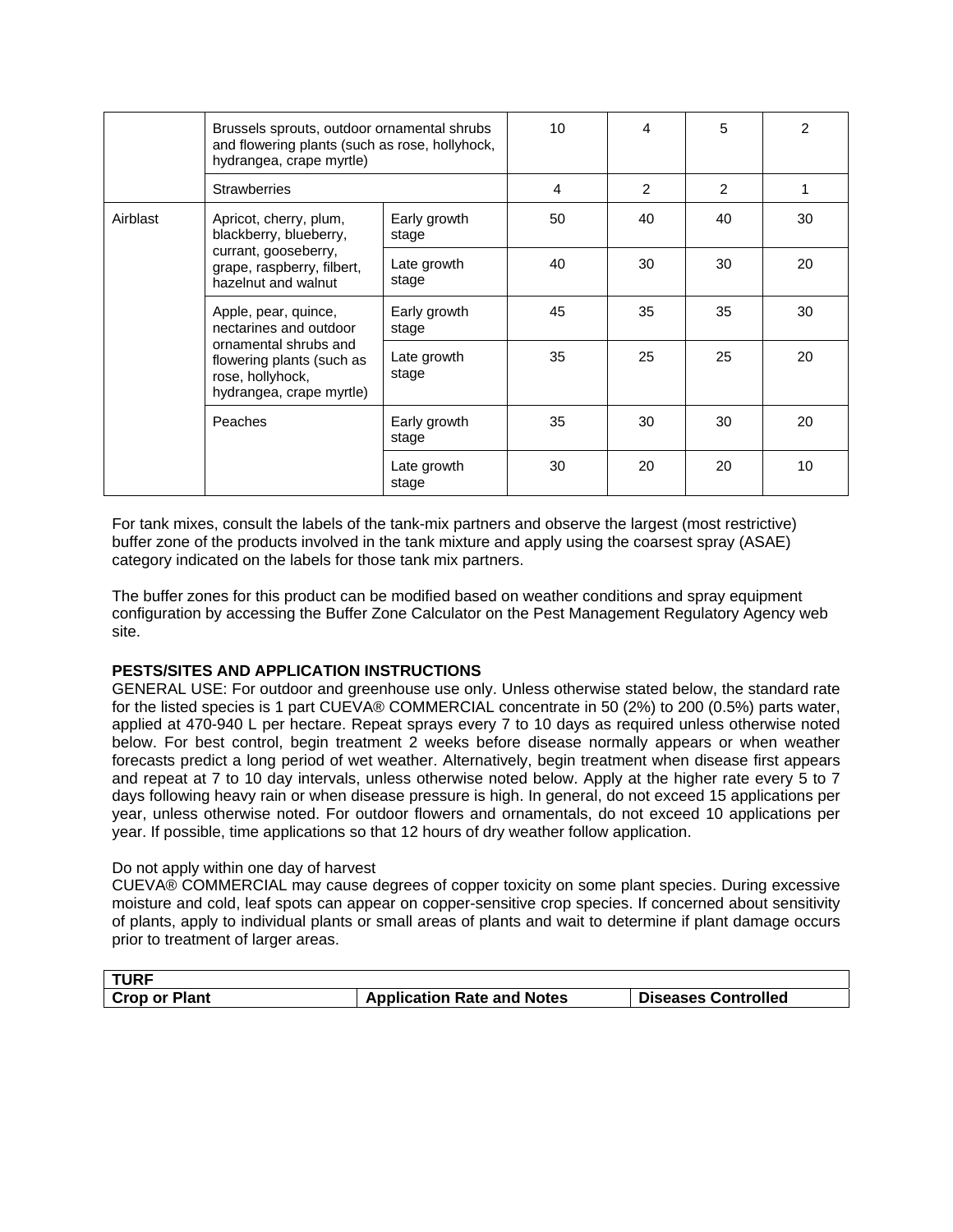| Turf (lawns, golf course turf, lawn<br>bowling greens) | Use a 0.5% to 2% solution and apply<br>4.7-9.4 L of spray for every 100 $m^2$<br>or 470-940 L per hectare                                                                                                                                                        | Powdery mildew (Erysiphe<br>graminis) |
|--------------------------------------------------------|------------------------------------------------------------------------------------------------------------------------------------------------------------------------------------------------------------------------------------------------------------------|---------------------------------------|
|                                                        | Apply CUEVA® COMMERCIAL<br>when disease first appears, and<br>repeat at 7 to 10 day intervals for a<br>maximum of 15 applications. In<br>frequently diseased areas, prune<br>adjacent trees and shrubs to reduce<br>turf shading and to improve air<br>movement. |                                       |

| <b>ORNAMENTALS (OUTDOOR AND GREENHOUSE)</b>                                                                               |                                                                                                                                                                                                                                                                                                                                                                                          |                                                                                                                                                                                                                                                                                     |  |  |
|---------------------------------------------------------------------------------------------------------------------------|------------------------------------------------------------------------------------------------------------------------------------------------------------------------------------------------------------------------------------------------------------------------------------------------------------------------------------------------------------------------------------------|-------------------------------------------------------------------------------------------------------------------------------------------------------------------------------------------------------------------------------------------------------------------------------------|--|--|
| <b>Crop or Plant</b>                                                                                                      | <b>Application Rate and Notes</b>                                                                                                                                                                                                                                                                                                                                                        | <b>Controlled</b><br><b>Diseases</b><br>or<br><b>Suppressed</b>                                                                                                                                                                                                                     |  |  |
| Greenhouse and outdoor<br>ornamental shrubs and flowering<br>plants (such as rose, hollyhock,<br>hydrangea, crape myrtle) | Use a 0.5% to 2% solution applied at<br>470-940 L per hectare Re-apply<br>using 5-10 day intervals.<br>CUEVA® COMMERCIAL may cause<br>copper toxicity on some rose<br>varieties. Copper toxicity appears as<br>purple spots. For black spot, use a<br>1% solution.<br>In damp cool conditions (below<br>18°C), phytotoxicity is likely to occur<br>with the use of CUEVA®<br>COMMERCIAL. | Corynespora leaf spot<br>(Corynespora casiicola)-<br>Suppression<br>Powdery mildew (Erysiphe<br>spp.),<br>Rust (Puccinia<br>malvacearum)<br><b>Bacterial blight</b><br>(Pseudomonas syringae)<br>Fire blight (Erwinia<br>amylovora)<br>Coryneum blight<br>(Thyrostroma carpophilum) |  |  |
| Rose                                                                                                                      |                                                                                                                                                                                                                                                                                                                                                                                          | Black spot (Diplocarpon<br>rosae)<br>Powdery mildew<br>(Podosphaera pannosa var.<br>rosae<br>Rust (Phragmidium<br>mucronatum                                                                                                                                                        |  |  |
| Crape Myrtle                                                                                                              |                                                                                                                                                                                                                                                                                                                                                                                          | Cercospora leaf<br>spot(Cercospora<br>lythracearum) -Suppression                                                                                                                                                                                                                    |  |  |

| <b>AGRICULTURAL CROPS</b>                                                                 |                                                                                                       |                                                                                                                                    |  |  |  |
|-------------------------------------------------------------------------------------------|-------------------------------------------------------------------------------------------------------|------------------------------------------------------------------------------------------------------------------------------------|--|--|--|
| <b>Crop or Plant</b>                                                                      | <b>Application Rate and Notes</b>                                                                     | <b>Diseases Controlled or</b><br><b>Suppressed</b>                                                                                 |  |  |  |
| Crop Group 1: Root and Tuber<br>Vegetables (Garden beet,<br>Celeriac, Potato, Sugar beet) | Use a 0.5% to 2% solution, applied<br>at 470-940 L per hectare. Re-apply<br>using 5-10 day intervals. | Early blight (Alternaria<br>solani) on potato<br>Late blight (Phytophthora<br>infestans) on potato<br>Septoria leaf spot (Septoria |  |  |  |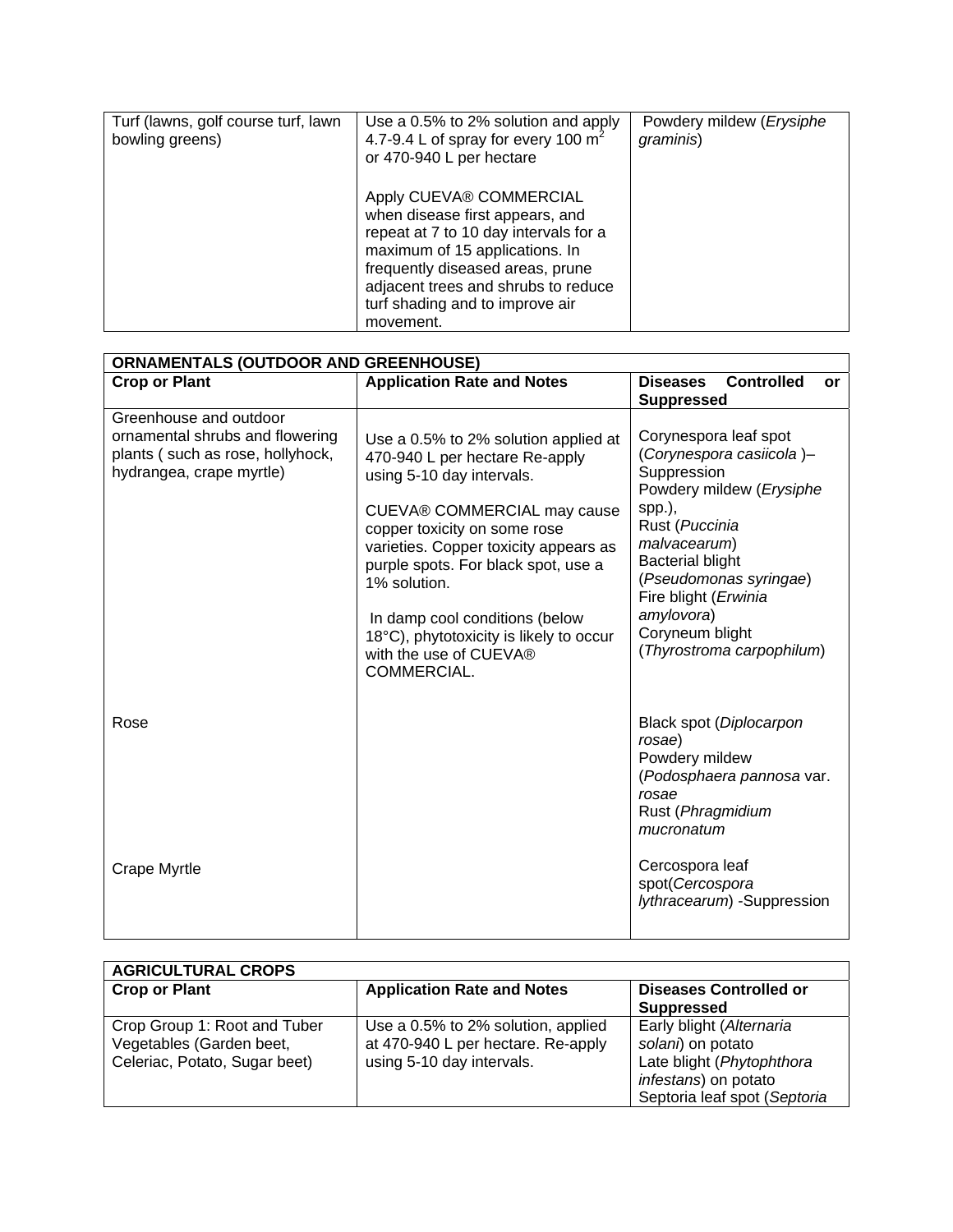|                                                                                                                                                     |                                                                                                                                                                           | lycopersici) on potato<br>Septoria (late) blight<br>(Septoria apiicola) on<br>celeriac<br>Cersospora leaf spot<br>(Cercospora beticola) on<br>beet and sugar beet                                                                                                                                                               |
|-----------------------------------------------------------------------------------------------------------------------------------------------------|---------------------------------------------------------------------------------------------------------------------------------------------------------------------------|---------------------------------------------------------------------------------------------------------------------------------------------------------------------------------------------------------------------------------------------------------------------------------------------------------------------------------|
| Crop Group 3: Bulb Vegetables<br>(Chives, Garlic, Leek, Onion,<br>Shallot)                                                                          | Use a 0.5% to 2% solution, applied<br>at 470-940 L per hectare. Re-apply<br>using 5-10 day intervals.                                                                     | Downy mildew (Peronospora<br>destructor)<br>Botrytis leaf blight (Botrytis<br>squamosa)<br>Soft rot (Erwinia carotovora<br>subsp. carotovora)                                                                                                                                                                                   |
| Celery                                                                                                                                              | Use a 0.5% to 2% solution, applied<br>at 470-940 L per hectare. Re-apply<br>using 5-10 day intervals.<br>Use higher rate when disease<br>pressure is high                 | Cercospora (early) blight<br>(Cercospora apiicola)<br>Septoria (late) blight<br>(Septoria apiicola)                                                                                                                                                                                                                             |
| Crop Group 5: Brassica Leafy<br>Vegetables (Bok choy, Broccoli,<br>Brussels sprouts, Cabbage,<br>Cauliflower, Kale, Kohlrabi,<br>Mustard, Pak-choi) | Use a 0.5% to 2% solution, applied<br>at 470-940 L per hectare. Re-apply<br>using 5-10 day intervals.<br>For Brussels sprouts, do not exceed<br>10 applications per year. | Black rot (Xanthomonas<br>campestris pv. campestris) -<br>Suppression                                                                                                                                                                                                                                                           |
| Crop Group 6: Legumes (Bean,<br>Pea, Soybean)                                                                                                       | Use a 0.5% to 2% solution, applied<br>at 470-940 L per hectare. Re-apply<br>using 5-10 day intervals.                                                                     | Ascochyta blight (Ascochyta<br>pisi)<br>Halo blight (Pseudomonas<br>syringae pv. phaseolicola)<br>Common blight<br>(Xanthomonas campestris pv<br>phaseoli)<br>Brown spot (Pseudomonas<br>syringae pv. syringae)<br>Powdery mildew (Erysiphe<br>spp.)<br>Rust (Uromyces<br>appendiculatus)                                       |
| Crop Group 8: Fruiting<br>Vegetables (Eggplant, Pepper,<br>Tomatoes)                                                                                | Use a 0.5% to 2% solution, applied<br>at 470-940 L per hectare. Re-apply<br>using 5-10 day intervals.                                                                     | Early blight (Alternaria<br>solani)<br>Late blight (Phytophthora<br>infestans)<br>Septoria leaf spot (Septoria<br>lycopersici)<br><b>Bacterial speck</b><br>(Pseudomonas syringae)<br>Bacterial leaf spot<br>(Xanthomonas campestris pv<br>vesicatoria)<br>Bacterial canker (Clavibacter<br>michiganensis pv.<br>michiganensis) |
| Crop Group 9: Cucurbits<br>(Cucumbers, Cantaloupe, Melon,<br>Squash, Pumpkin, Zucchini)                                                             | Use a 0.5% to 2% solution, applied<br>at 470-940 L per hectare. Re-apply<br>using 5-10 day intervals.                                                                     | Powdery mildew<br>(Podosphaera xanthii;<br>Erysiphe cichoracearum)<br>Downy mildew                                                                                                                                                                                                                                              |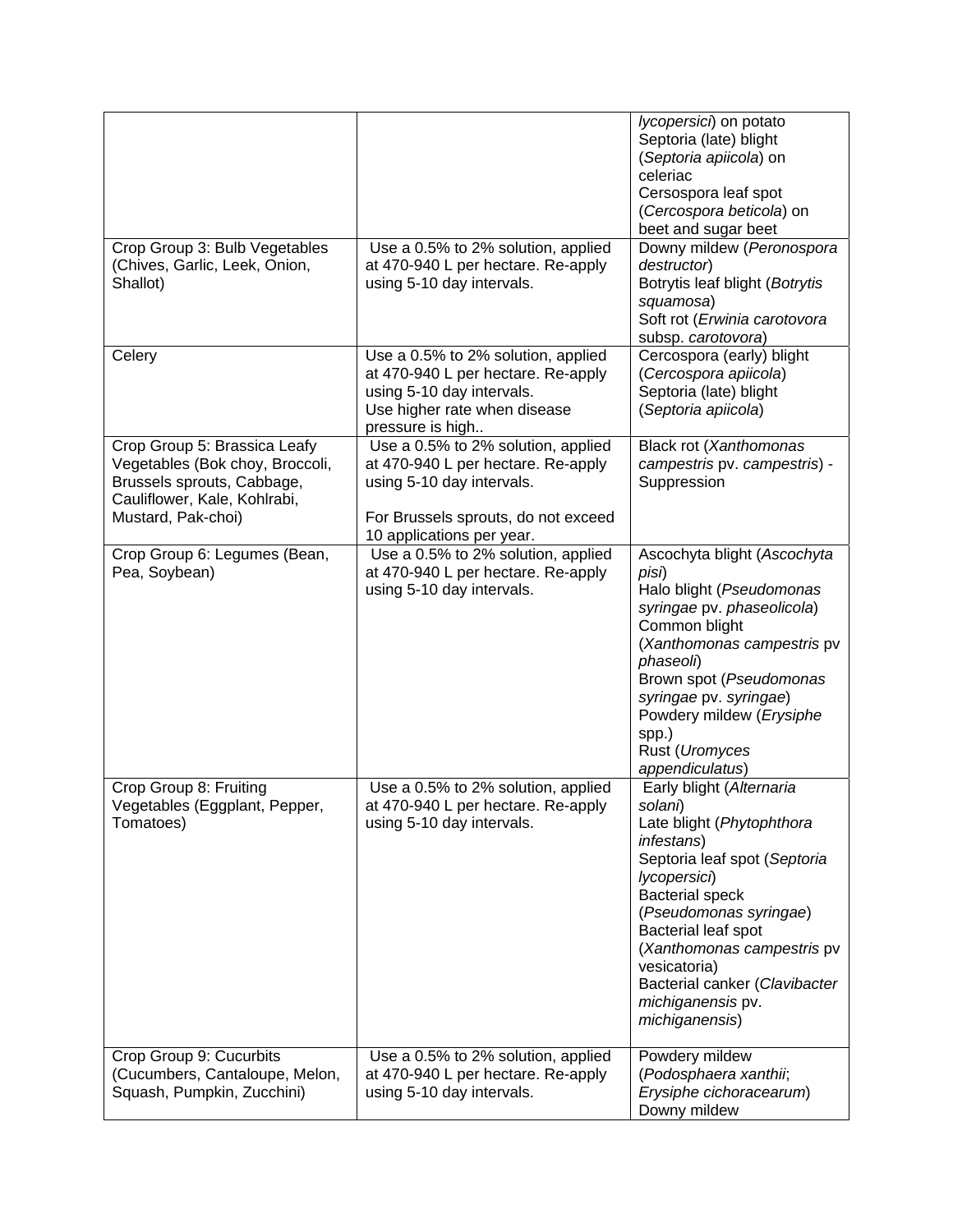|                                                                                                 |                                                                                                                                                                                                                                                                                                                                                                                                                                                                                                                                                                                                                                                                             | (Pseudoperonospora<br>cubensis)<br>Alternaria leaf blight<br>(Alternaria cucumerina)<br>Anthracnose (Colletotrichum<br>orbiculare)<br>Angular leaf spot<br>(Pseudomonas syringae pv.<br>orbiculare)<br>Bacterial wilt (Erwinia<br>tracheiphila)<br>Septoria leaf spot (Septoria<br>cucurbitacearum)                    |
|-------------------------------------------------------------------------------------------------|-----------------------------------------------------------------------------------------------------------------------------------------------------------------------------------------------------------------------------------------------------------------------------------------------------------------------------------------------------------------------------------------------------------------------------------------------------------------------------------------------------------------------------------------------------------------------------------------------------------------------------------------------------------------------------|------------------------------------------------------------------------------------------------------------------------------------------------------------------------------------------------------------------------------------------------------------------------------------------------------------------------|
| Crop Group 11: Pome Fruit Trees<br>(Apple, Pear, Quince)                                        | Use a 0.5% to 2% solution, applied<br>at 470-940 L per hectare. Re-apply<br>using 5-10 day intervals.<br>Do not exceed 10 applications per<br>year.<br>Do not exceed the 1% rate for apple<br>varieties susceptible to russeting.<br>For fireblight control, apply CUEVA®<br><b>COMMERCIAL</b> in the dormant<br>period, during bloom, or in-season<br>cover spray applications.<br>NOTICE: CUEVA® COMMERCIAL<br>as used in this recommendation may<br>cause russeting of light coloured<br>apple varieties. Use an 0.8% solution<br>when fruit is present.                                                                                                                 | Fire blight (Erwinia<br>amylovora)<br>Scab (Venturia Inaequalis, V.<br>pirina)                                                                                                                                                                                                                                         |
| Crop Group 12: Stone Fruit Trees<br>(Apricot, Cherry, Nectarine,<br>Peach, Plum and Necta-plum) | Use a 0.5% to 2% solution, applied<br>at 470-940 L per hectare. Re-apply<br>using 5-10 day intervals.<br>For peaches, do not exceed 5<br>applications per year.<br>For nectarines, do not exceed 10<br>applications per year.<br>For bacterial canker, apply as a<br>dormant spray as buds begin to<br>swell, repeating at the bud burst<br>stage, and weekly thereafter as<br>needed, up to six sprays. In the fall<br>spray again at 10% and 80% leaf<br>fall. For brown rot blossom blight<br>apply full cover spray at delayed<br>dormant (bud swell), popcorn, full<br>bloom and petal fall stages. During<br>wet weather additional bloom sprays<br>may be necessary. | Peach leaf curl (Taphrina<br>deformans)<br>Bacterial spot (Xanthomonas<br>campestris pv. pruni)<br>Coryneum blight<br>(Thyrostroma carpophilum)<br><b>Bacterial canker</b><br>(Pseudomonas syringae pv.<br>syringae, morsprunum)<br>Brown rot (Monilinia<br>fructicola)<br>Leaf and fruit spot<br>(Blumeriella jaapii) |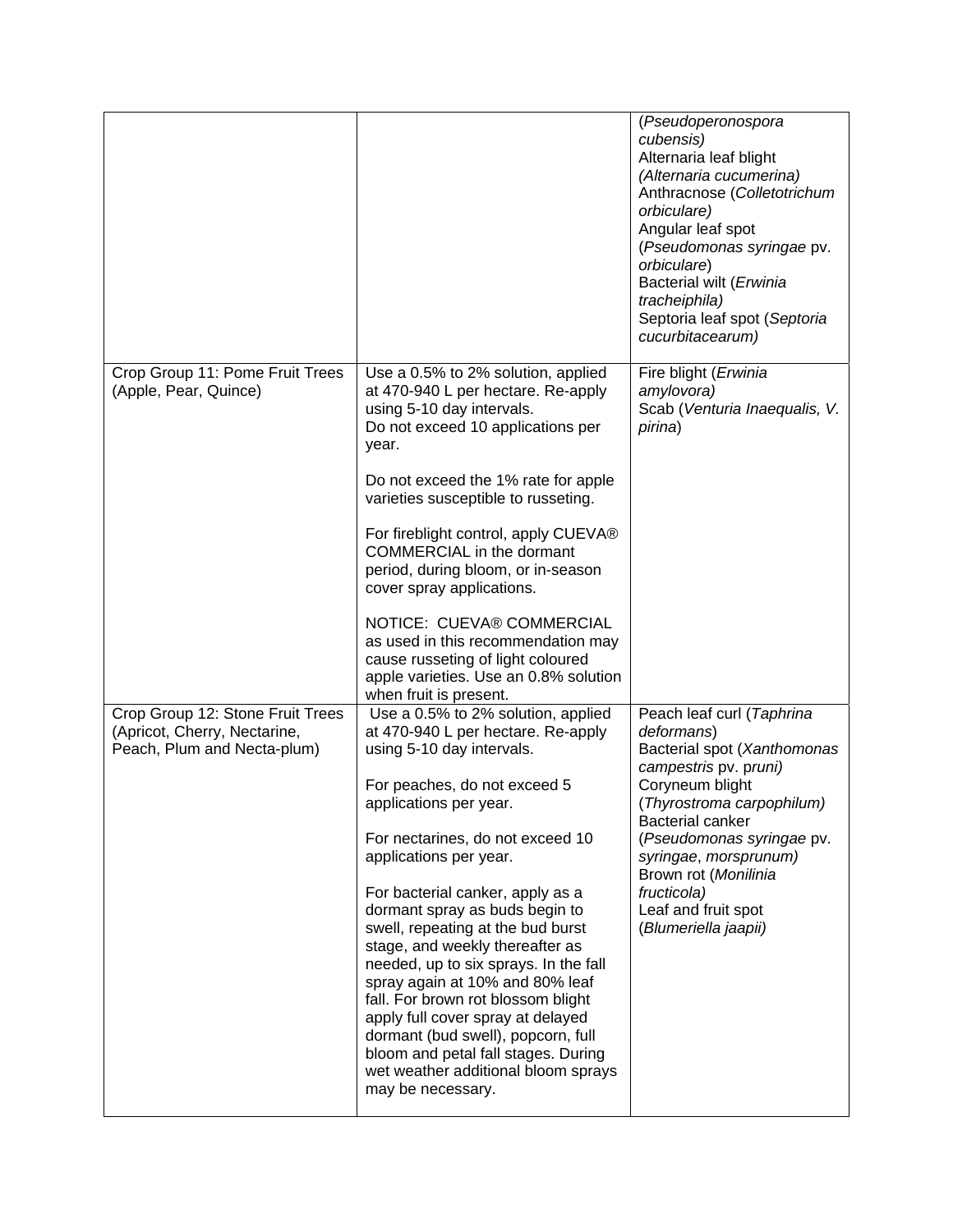|                                                                                                                 | Apply to leaf and fruit spot,<br>Coryneum blight, and peach leaf curl<br>as a dormant spray in late fall during<br>a period of dry weather.                                                                                                                                                                                                                                                                                                                                                                                                                                                                                                            |                                                                                                                                                                                                                                                                                                                                                                                                     |
|-----------------------------------------------------------------------------------------------------------------|--------------------------------------------------------------------------------------------------------------------------------------------------------------------------------------------------------------------------------------------------------------------------------------------------------------------------------------------------------------------------------------------------------------------------------------------------------------------------------------------------------------------------------------------------------------------------------------------------------------------------------------------------------|-----------------------------------------------------------------------------------------------------------------------------------------------------------------------------------------------------------------------------------------------------------------------------------------------------------------------------------------------------------------------------------------------------|
| Crop Group 13: Small Fruits<br>(Blackberry, Blueberry, Currant,<br>Gooseberry, Grape, Raspberry,<br>Strawberry) | Use a 0.5% to 2% solution, applied<br>at 470-940 L per hectare.<br>Apply at the start of flowering and<br>continue every 7 to 10. Do not apply<br>within 1 day of harvest<br>For strawberries, spray 1 month after<br>planting (or before flowering on<br>established plants) and twice more<br>at 7 day intervals.<br>For grapes, do not mix CUEVA®<br><b>COMMERCIAL with lime. Certain</b><br>Vitis vinifera and French hybrid<br>varieties may be sensitive to copper<br>sprays resulting in marginal leaf<br>burn. Make test sprays before<br>spraying these varieties.<br>For lowbush blueberry, apply<br>preventively before symptoms<br>appear. | Powdery mildew (Erysiphe<br>necator) on grape<br>Powdery mildew<br>(Podosphaera aphanis) on<br>strawberry<br>Downy mildew (Plasmopara<br>viticola) on grape<br>Rust (Cronartium ribicola) on<br>currant and gooseberry<br><b>Bacterial blight</b><br>(Pseudomonas syringae pv.<br>Syringae) on raspberry,<br>blackberry, and blueberry<br>Septoria leaf spot (Septoria<br>sp.) on lowbush blueberry |
| Filbert, Hazelnut                                                                                               | Use a 0.5% to 2% solution, applied<br>at 470-940 L per hectare. Re-apply<br>using 5-10 day intervals.                                                                                                                                                                                                                                                                                                                                                                                                                                                                                                                                                  | <b>Bacterial blight</b><br>(Xanthomonas campestris<br>pv. corylina)<br>Eastern filbert blight<br>(Anisogramma anomala)                                                                                                                                                                                                                                                                              |
| Walnut                                                                                                          | Use a 0.5% to 2% solution, applied<br>at 470-940 L per hectare. Re-apply<br>using 5-10 day intervals.                                                                                                                                                                                                                                                                                                                                                                                                                                                                                                                                                  | <b>Bacterial blight</b><br>(Xanthomonas campestris<br>pv. juglandis)                                                                                                                                                                                                                                                                                                                                |
| Parsley                                                                                                         | Use a 0.5% to 2% solution, applied<br>at 470-940 L per hectare.                                                                                                                                                                                                                                                                                                                                                                                                                                                                                                                                                                                        | Leaf spot (Septoria<br>petroselini)                                                                                                                                                                                                                                                                                                                                                                 |
| Cranberry                                                                                                       | Use a 0.5% to 2% solution, applied<br>at 470-940 L per hectare. Re-apply<br>using 7-10 day intervals.                                                                                                                                                                                                                                                                                                                                                                                                                                                                                                                                                  | Leaf and twig blight<br>(Phomopsi vaccinii;<br>Diaporthe vaccinii)                                                                                                                                                                                                                                                                                                                                  |

| <b>GREENHOUSE FOOD CROPS</b> |                                   |                                   |
|------------------------------|-----------------------------------|-----------------------------------|
| Crop or Plant                | Application Rate and Notes        | Diseases Controlled or            |
|                              |                                   | Suppressed                        |
| Celery                       | Use a 0.5% to 2% solution         | Cercospora (early) blight         |
|                              | applied at 470-940 L per hectare. | (Cercospora apiicola)             |
|                              | Re-apply using 5-10 day           | Septoria (late) blight (Septoria  |
|                              | intervals.                        | apiicola)                         |
|                              | Use higher rate when disease      |                                   |
|                              | pressure is high.                 |                                   |
| Crop Group 6: Legumes (Bean, | Use a 0.5% to 2% solution         | Ascochyta blight (Ascochyta pisi) |
| Pea, Soybean)                | applied at 470-940 L per hectare. | Halo blight (Pseudomonas          |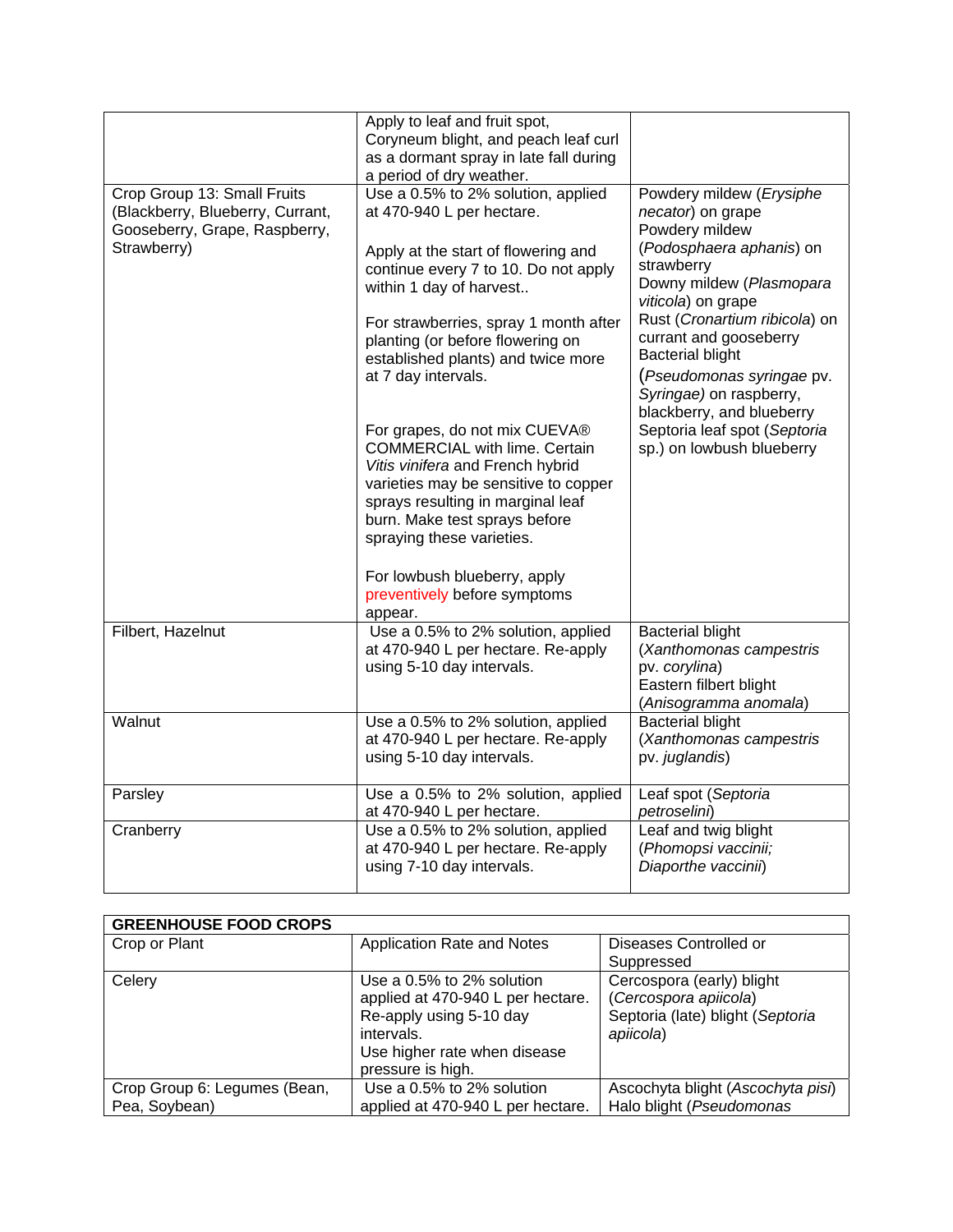|                                                                                         | Re-apply using 5-10 day<br>intervals.                                                                   | syringae pv. phaseolicola)<br>Common blight (Xanthomonas<br>campestris pv. phaseoli)<br>Brown spot (Pseudomonas<br>syringae pv. syringae)<br>Powdery mildew (Erysiphe spp.)<br>Rust (Uromyces appendiculatus)                                                                                                                                                                    |
|-----------------------------------------------------------------------------------------|---------------------------------------------------------------------------------------------------------|----------------------------------------------------------------------------------------------------------------------------------------------------------------------------------------------------------------------------------------------------------------------------------------------------------------------------------------------------------------------------------|
| Crop Group 8: Fruiting<br>Vegetables (Eggplant, Pepper,<br>Tomatoes)                    | Use a 0.5% to 2% solution<br>applied at 470-940 L per hectare.<br>Re-apply using 5-10 day<br>intervals. | Early blight (Alternaria solani)<br>Late blight (Phytophthora<br><i>infestans</i> )<br>Septoria leaf spot (Septoria<br>lycopersici)<br>Bacterial speck (Pseudomonas<br>syringae)<br>Bacterial leaf spot (Xanthomonas<br>campestris pv vesicatoria)<br>Bacterial canker (Clavibacter<br>michiganensis pv.<br>michiganensis)                                                       |
| Crop Group 9: Cucurbits<br>(Cucumbers, Cantaloupe, Melon,<br>Squash, Pumpkin, Zucchini) | Use a 0.5% to 2% solution<br>applied at 470-940 L per hectare.<br>Re-apply using 5-10 day<br>intervals. | Powdery mildew (Podosphaera<br>xanthii; Erysiphe cichoracearum)<br>Downy mildew<br>(Pseudoperonospora cubensis)<br>Alternaria leaf blight (Alternaria<br>cucumerina)<br>Anthracnose (Colletotrichum<br>orbiculare)<br>Angular leaf spot (Pseudomonas<br>syringae pv. orbiculare)<br>Bacterial wilt (Erwinia<br>tracheiphila)<br>Septoria leaf spot (Septoria<br>cucurbitacearum) |

# **RESISTANCE MANAGEMENT RECOMMENDATIONS**

For resistance management, Cueva Commercial contains a Group M1 fungicide/bactericide. Any (fungal/bacterial) population may contain individuals naturally resistant to Cueva Commercial and other Group M1(fungicides/bactericides). A gradual or total loss of pest control may occur over time if these (fungicides/bactericides) are used repeatedly in the same fields. Other resistance mechanisms that are not linked to site of action but specific for individual chemicals, such as enhanced metabolism, may also exist. Appropriate resistance-management strategies should be followed.

To delay fungicide/bactericide resistance:

- Where possible, rotate the use of Cueva Commercial or other Group M1 fungicides/bactericides with different groups that control the same pathogens.
- Use tank mixtures with fungicide/bactericides from a different group that is effective on the target pathogen when such use is permitted.
- Fungicide/bactericide use should be based on an integrated disease management program that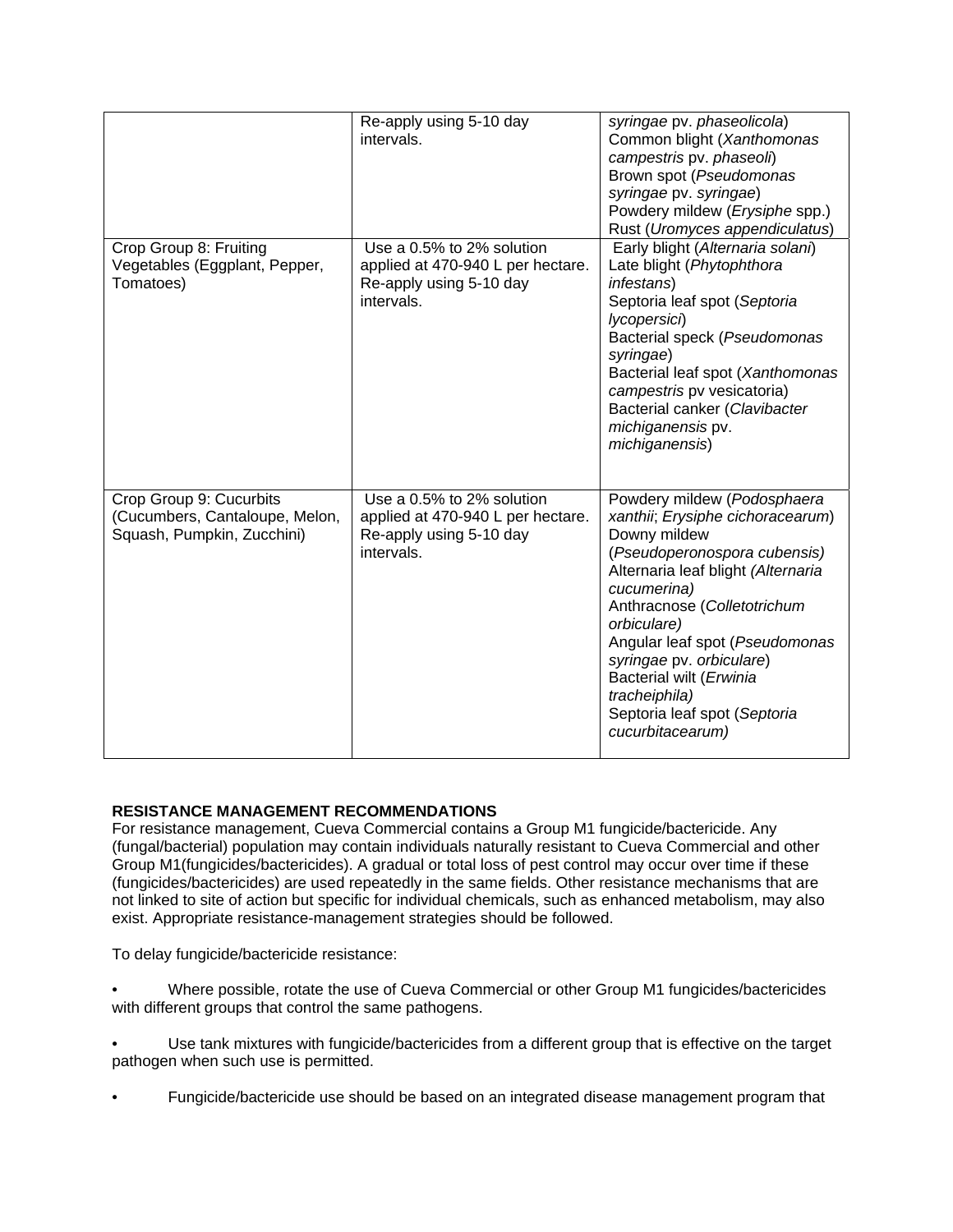includes scouting, historical information related to pesticide use and crop rotation and considers host plant resistance, impact of environmental conditions on disease development, disease thresholds, as well as cultural, biological and other chemical control practices.

• Where possible, make use of predictive disease models to effectively time fungicide/bactericide applications.

• Monitor treated fungal/bacterial populations for resistance development. Notify Neudorff North America if reduced sensitivity of the pathogen to Cueva Commercial is suspected.

If disease continues to progress after treatment with this product, do not increase the use rate. Discontinue use of this product, and switch to another (fungicide/bactericide) with a different site of action, if available.

• Contact your local extension specialist or certified crop advisors for any additional pesticide resistance-management and/or IPM recommendations for specific crops and pathogens.

For further information and to report suspected resistance, contact www.neudorffpro.com

# **PRECAUTIONS**

PREVENT ACCESS BY UNAUTHORIZED PERSONNEL. KEEP OUT OF REACH OF CHILDREN. Use only in well ventilated areas.

Wear goggles, long pants, a long-sleeved shirt and shoes plus socks during mixing/loading, application, clean-up and repair. In addition, wear chemical-resistant gloves during mixing/loading, clean-up and repair.

Remove personal protective equipment immediately after handling this product. As soon as possible, wash thoroughly and change into clean clothing. Remove clothing/personal protective equipment immediately if pesticide gets inside. Then wash thoroughly and put on clean clothing. Discard clothing and other absorbent material that have been drenched or heavily contaminated with the product's concentrate. Do not reuse them. For cleaning/maintaining personal protective equipment, use detergent and hot water. Keep and wash personal protective equipment separately from other laundry.

Wash hands before eating, drinking, chewing gum, using tobacco or using the toilet. Wash the outside of gloves before removing.

If this pest control product is to be used on a commodity that may be exported to the US and you require information on acceptable residue levels in the US, visit CropLife Canada's web site at: www.croplife.ca.

## **TOXICOLOGICAL INFORMATION**

Treat symptomatically.

### **ENVIRONMENTAL HAZARDS**

TOXIC to birds, small wild mammals and aquatic organisms. Observe buffer zones specified under DIRECTIONS FOR USE. To reduce runoff from treated areas into aquatic habitats avoid application to areas with a moderate to steep slope, compacted soil, or clay. Avoid application when heavy rain is forecast. Contamination of aquatic areas as a result of runoff may be reduced by including a vegetative strip between the treated area and the edge of the water body.

# **FIRST AID**

**If in eyes**, hold eye open and rinse slowly and gently with water for 15-20 minutes. Remove contact lenses, if present, after the first 5 minutes, then continue rinsing eye. Call a poison control centre or